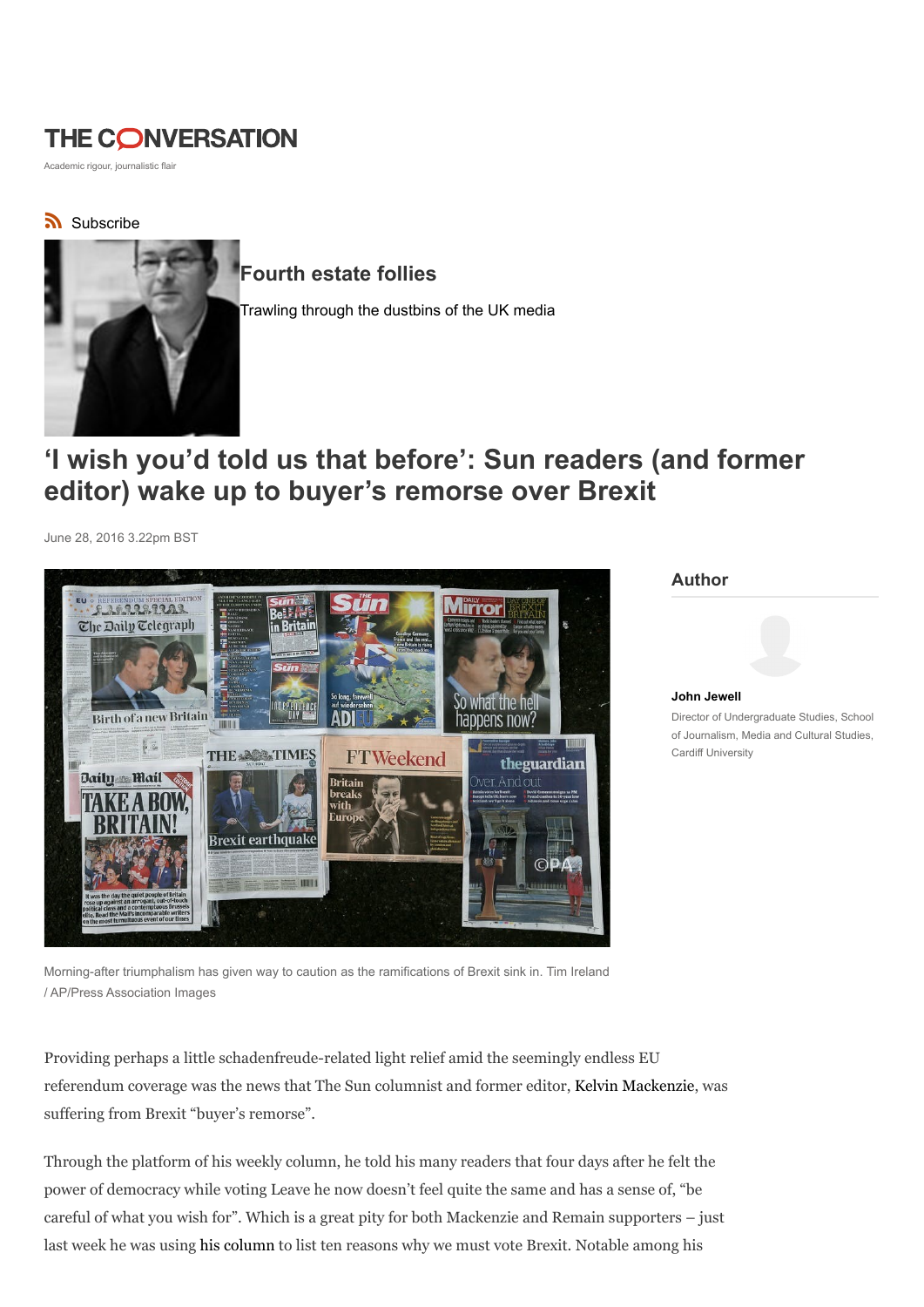reasons for leaving the EU was the fact that it would lead to an Australian-style points system of immigration control which would prevent the UK's population growing by 250,000 a year. That, said Mackenzie, was the equivalent of a new city the size of Wolverhampton.

| <b>Joe Public</b><br>@jpublik                                                                   |  |
|-------------------------------------------------------------------------------------------------|--|
| A "lob it in" school of journalism from Sun dinosaur Kelvin<br>MacKenzie. Then "reverse ferret" |  |
|                                                                                                 |  |
|                                                                                                 |  |
|                                                                                                 |  |
|                                                                                                 |  |
|                                                                                                 |  |
| 11:44 AM · Jun 27, 2016                                                                         |  |
| 118 people are Tweeting about this<br>59                                                        |  |

Evidently, feeling that all was not quite as rosy as it might be in the shiny new Britain was apparent elsewhere in The Sun. The characteristically bullish confidence in Brexit that had been expressed throughout the campaign (and exemplified with the BELEAVE front page on June 14) was countered by an item in Friday's online edition that warned of the effects of leaving the EU on "your wallet". Readers were told, as the Independent helpfully summarised, that inflation and mortgages were likely to rise, beer prices would go up and rates of taxation would be increased.

This did not go down at all well with the below-the-line commenters, some of whose perfectly reasonable questions were typified by the rather aptly named John Public's contribution:

Why didn't you tell us before? Did you not think of this before the vote? Can we take it back now? Please?

So what is this "buyer's remorse" that has become the *phrase du jour*? Put simply it's an expression usually associated with the regret felt after the purchase of a particular product – which arises from the fear that investment in something expensive is both the wrong choice and not worth the money.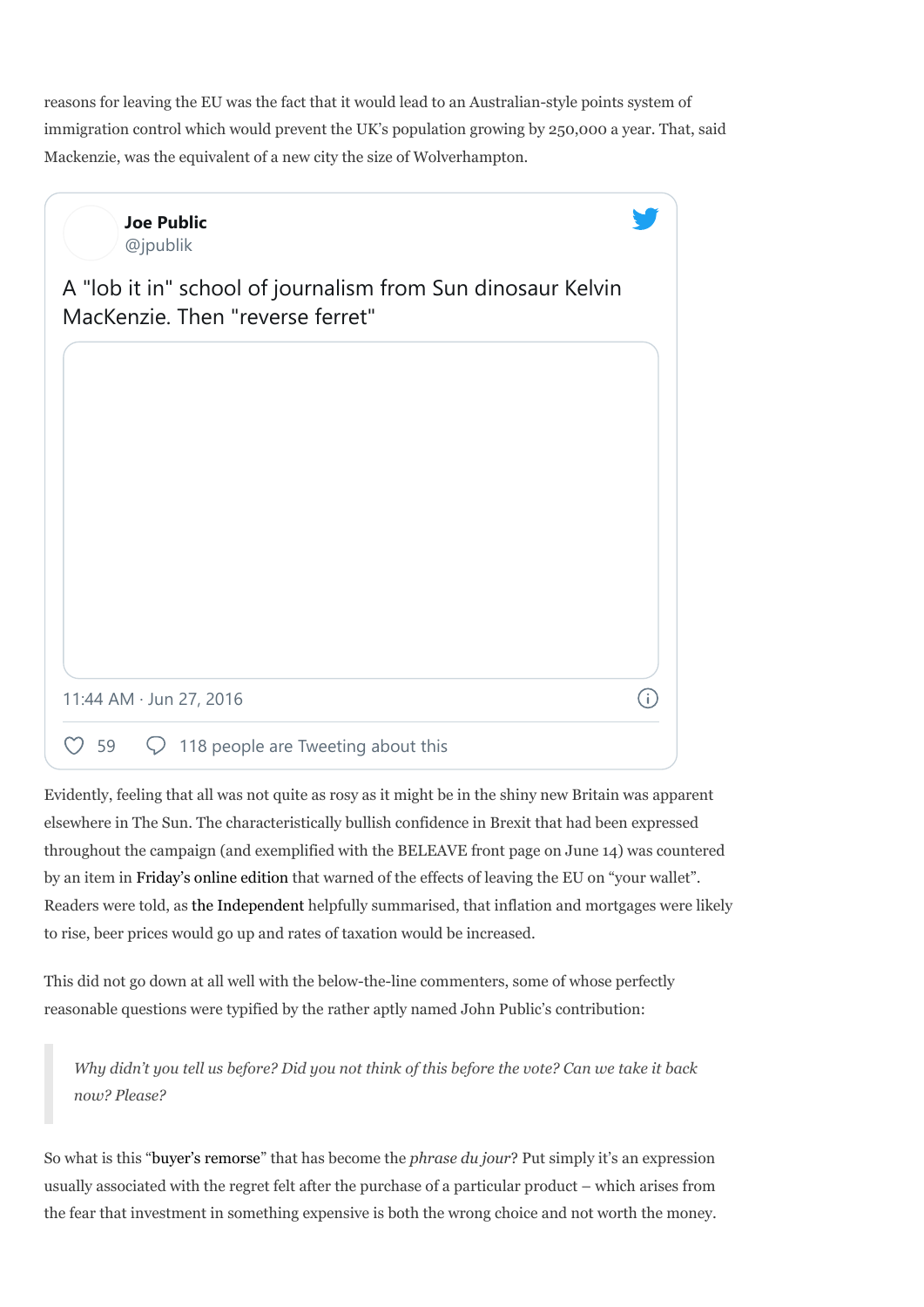The more scholarly term for the condition is post-purchase evaluation, and in these situations we can expect customer complaints to be directed at the seller of the product who is now suspected of misleading the customer. In terms of Brexit, though, the situation is complicated by the fact that, as international financier George Soros observed, buyer's remorse is applicable to all – the people who voted to leave, those who voted to remain, and to those who didn't vote at all.

#### Hatred on the march

But in these early post-referendum times of economic and political uncertainty, what has become apparent and undeniable is the public rise of xenophobic and racist behaviour. The BBC's Sima Kotecha reported her utter shock at being called a "Paki" in her hometown, while the Muslim Council of Britain has compiled more than 100 incidents of reported hate crimes following the referendum result.

| <b>The Media Tweets</b><br>@TheMediaTweets                                                                                                                                             |  |
|----------------------------------------------------------------------------------------------------------------------------------------------------------------------------------------|--|
| Reports of hate crimes rise post $#Brexit$ :<br>independent.co.uk/news/uk/home-n [Independent]                                                                                         |  |
|                                                                                                                                                                                        |  |
|                                                                                                                                                                                        |  |
|                                                                                                                                                                                        |  |
|                                                                                                                                                                                        |  |
| Hate crime reports are up 57 per cent after the Brexit vote                                                                                                                            |  |
| Reports of hate crime have risen 57 per cent in the aftermath of the EU<br>referendum vote, according to the National Police Chiefs' Council. There<br>$\mathcal{S}$ independent.co.uk |  |
| 1:33 PM · Jun 28, 2016                                                                                                                                                                 |  |
| See The Media Tweets's other Tweets<br>$\overline{3}$                                                                                                                                  |  |

David Cameron condemned the "despicable post-EU environment" as the police report more than a 57% rise in the reporting of hate crimes since Thursday. Agata Brzezniak a Polish student studying for a PhD in Chemistry, told the Independent: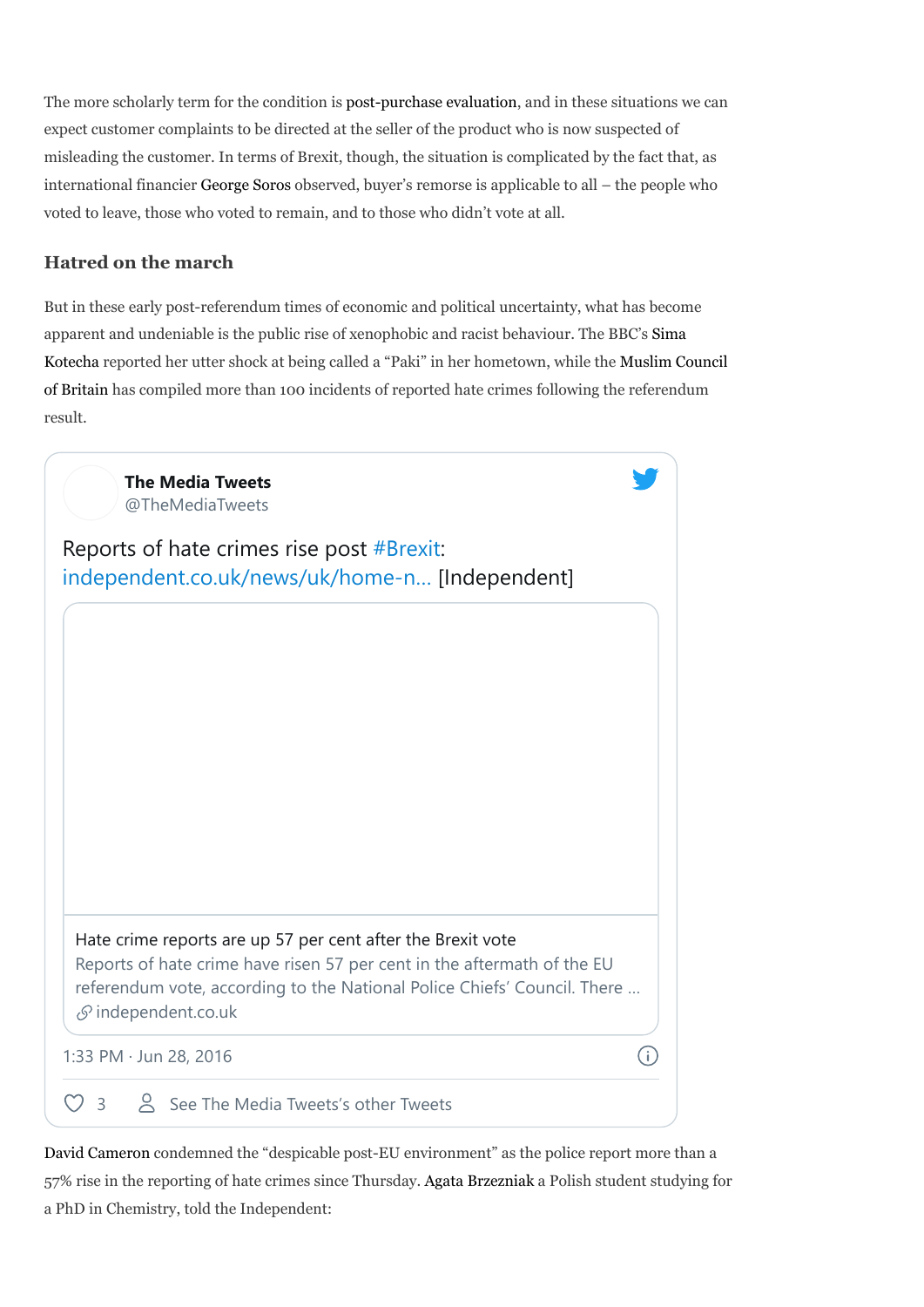[Like] many Polish people in the country I feared the EU referendum result would cause an increase in intolerance, discrimination and racism, but I didn't think it would become so aggressive and be so immediate.

With this in mind it is impossible not to feel appalled by The Sun's obvious joy in the fact that, in some areas of Britain, the streets are being "reclaimed". On June 26 the Sunday edition carried a double page spread devoted to showcasing WHERE THE BREX WAS WON.

The pathetic pun alludes to the winning of a war, of course and the triumphalism was obvious – referring to Boston, Lincolnshire, the headline ran: "Streets full of Polish shops, kids not speaking English … but Union Jacks now flying high again". In the aftermath of the vote, said the paper, a "buzz" was back in the "most murderous place in England and Wales" where one in six of the town's 65,000 population are Eastern Europeans and 1,200 people – "mostly Brits" – are out of work.

As regular tabloid critic Tim Fenton attests, this is incitement and fraudulence. One resident is quoted as saying: "I don't mind immigration. But we shouldn't leave our keys in the front door". A picture of a Polish corner shop ran with the caption: "Single market too far". And residents looked forward to jobs for "British-born people". But there is not one Eastern European voice heard, nor any non-white face among the portraits of the residents celebrating the vote to leave.

#### Maintain the rage

Criticising The Sun and its ideological colleagues, the Daily Express and Dail Mail, for their relentlessly xenophobic reporting is something which is both exasperating and necessary. For them, immigration is characterised only by threat. Immigrants are invaders, outsiders and criminals seduced by the lure of state-offered riches, superior housing and a life of luxury – all at the expense of an increasingly powerless indigenous population. That this was the characteristic coverage during the referendum period is irrefutable.

And while the debate about whether newspapers either reflect or shape their readers' views is inconclusive and perpetual, newspapers still set the agenda for other news coverage. As the team from Loughborough University illustrated and Jane Martinson in The Guardian reported, where the press leads on stories, broadcast news follows. In the final weeks of the campaign Loughborough noted that immigration received more than twice as much media attention than the issue of sovereignty.

This is why The Sun, the Mail and the Express matter. If ever we think they are harmless, or funny or that our skins are too thin - it's important to remember that oppression or prejudice in society is fuelled by indifference to the normalising inequalities of representation that occur every single day.

Racism Immigration The Sun Prejudice EU referendum Daily Mail UK press Brexit UK newspapers PREVIOUS POST  $\blacklozenge$ 

May 31, 2016 Come on Wales – outrage over Mars support for England football team is storm in a tea-break